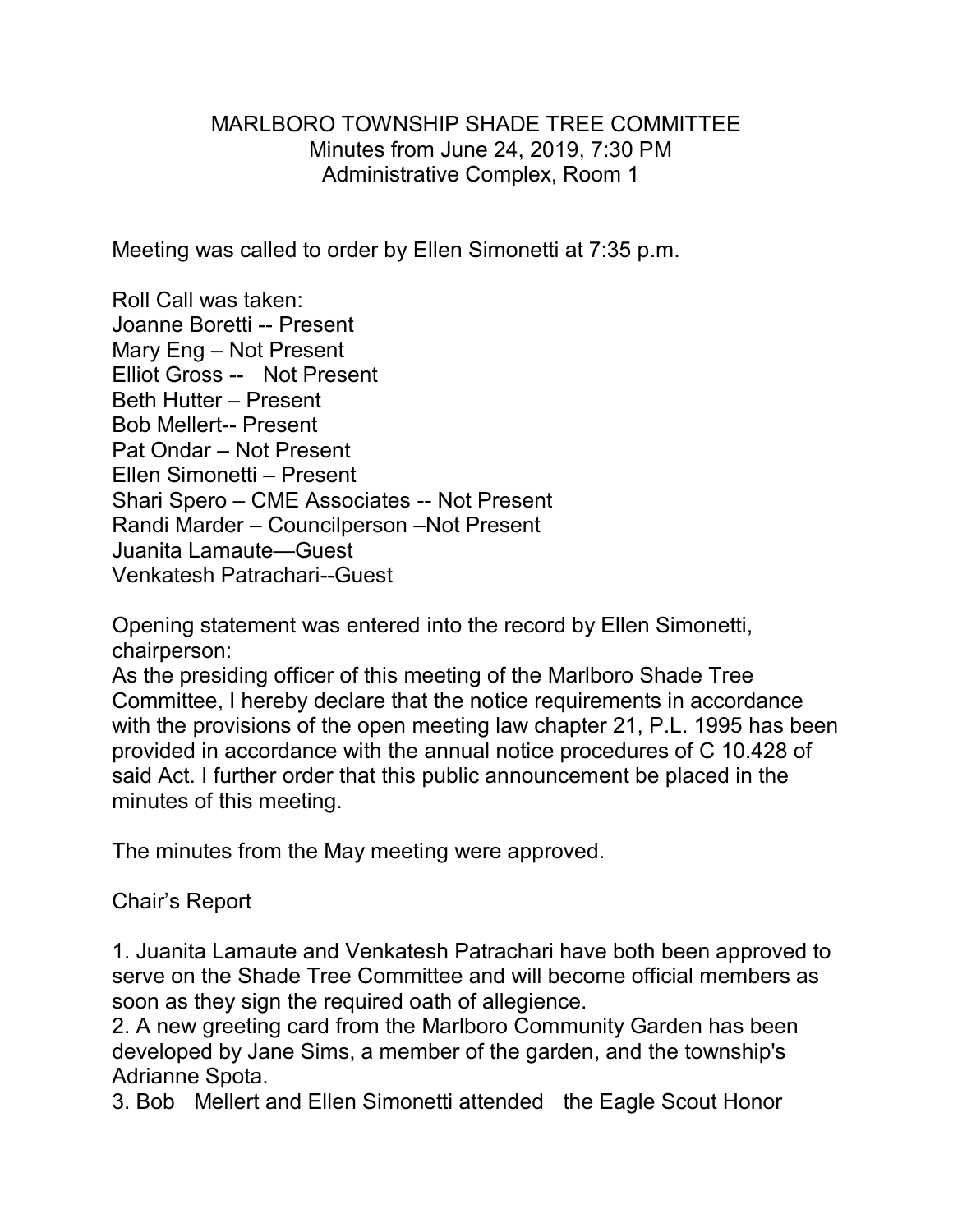Court for Joseph Raza, who built the sinks for the community garden. 4. The Shade Tree Committee has accumulated over 600 hours of volunteer service to the township as of today's meeting.

# Old Business

1. Joanne Boretti requested and received a copy of township ordinances that pertain to acquiring a permit for the removal of trees. A copy of the document is attached to these minutes. The committee will discuss the documents at our next meeting.

2. The Marlboro Farmers' Market will officially open on June 30 with a ribbon cutting by Mayor Hornik at 11:00 a.m. A successful dry-run took place on June 23. The Shade Tree Committee will have an information table at the grand opening.

## New Business

National Farmers' Day will be celebrated on August 4 at the Farmers' Market. The Marlboro Community Garden will have a display table at the event.

## Community Garden

1. There will be a Master Gardener event at the garden on Saturday and Sunday, July 13 and 14, from 9 a.m. to 12 p.m. The Master Gardeners will be inviting members of the general public to the Marlboro Community Garden for a tour and to distribute gardening information.

2. Another Eagle Scout project is being developed for the garden that will include the creation of a donation station with cooling facilities to accommodate extra produce destined for local food banks.

3. Township officials are working on the issue of whether and/or how to allow non-gardeners to visit the garden. The issue centers around the fact that it has a public open space designation and also contains privately grown produce protected by a locked gate.

4. Two plots in the garden have been donated back to the garden and have been adopted by two gardener families, who will donate some of the produce to a food bank.

5. So far, 18.5 pounds of produce have been donated to food banks, almost all of which consisted of lettuce and kale.